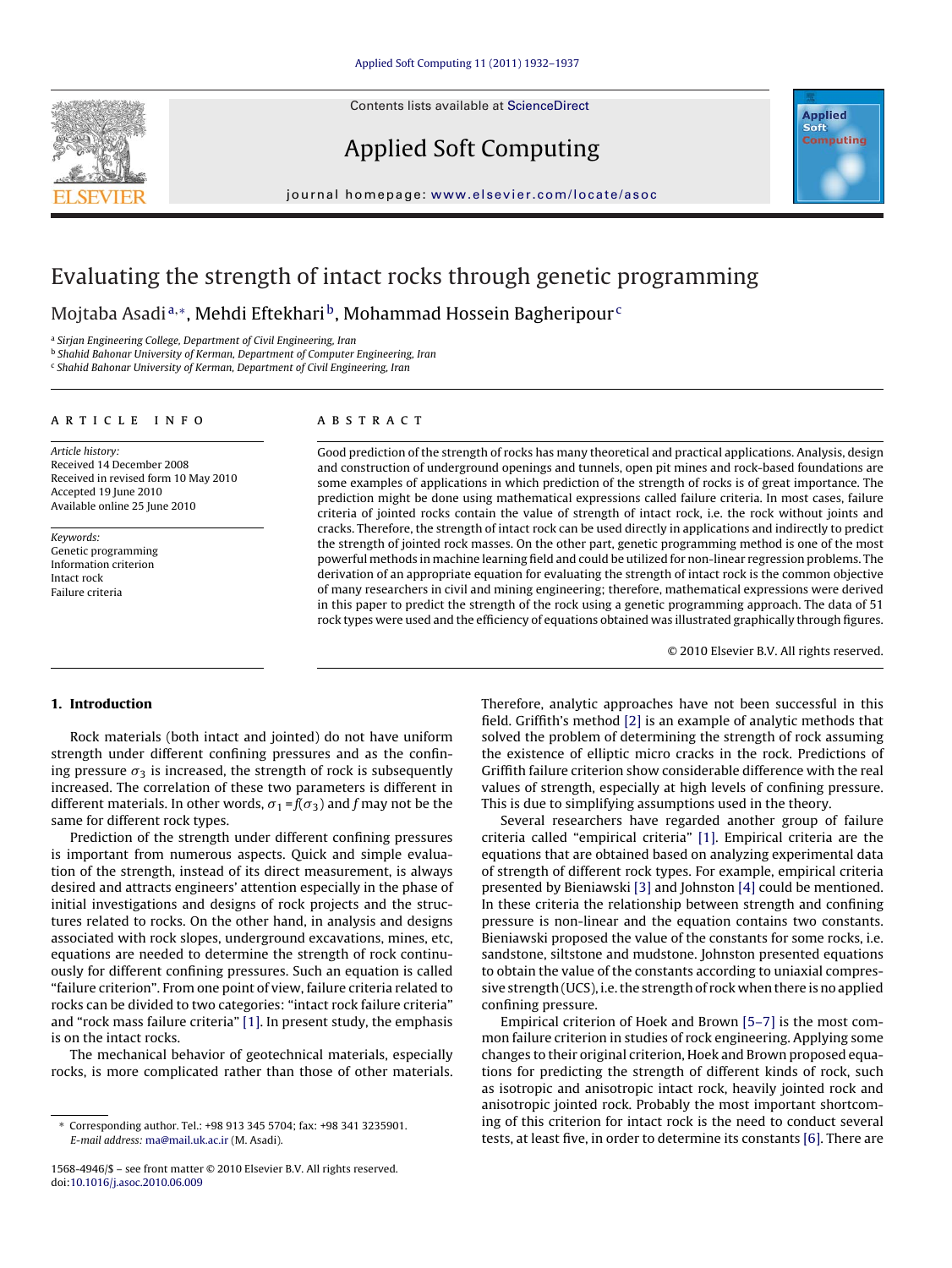also some guide-tables available. Marinos and Hoek [\[8\], f](#page--1-0)or example, presented such a table to determine constants of Hoek–Brown criterion for different rocks when laboratory equipments are not available. In order to determine the rock type precisely, sufficient experience and related knowledge is needed when these tables are used. Moreover, it is always probable that the real values of the constants have considerable difference with proposed average values [\[9\].](#page--1-0)

Methods based on artificial intelligence such as artificial neural networks (ANN) and genetic programming (GP) can also be used to evaluate the strength of rock. Artificial neural networks that are used extensively in this field, actually, do an interpolation on a given set of data. Generally speaking, modeling and identification approaches taxonomy is two fold: firstly, white box models (which use differential equations for modeling) and secondly black box models with no differential equation. ANNs act like a black box. Although GP is also categorized in black box approaches, it gives mathematical expressions, which apparently show the relation between input and output. Therefore, GP is preferred in cases where researchers' desire is to have a well-form and simple mathematical expression in terms of their target mathematical operations and functions.

Despite of ANNs, GP has not been used extensively in rock mechanics and especially in predicting the strength of rocks. Recently in a study by GP, Baykasoğlu et al. [\[10\]](#page--1-0) presented some equations for prediction of UCS and tensile strength of chalky and clayey limestone in terms of physical properties of the rock like density in different conditions and ultrasonic pulse velocity. However, it should be mentioned that direct measurement of UCS and tensile strength is a common and relatively cheap procedure in rock engineering.

In present study strength data of 51 different rock types taken from the literature [\[1\]](#page--1-0) are utilized by GP and some equations are obtained to predict the strength of intact rocks. First, some equations are presented to determine the value of constants in Hoek–Brown criterion. Subsequently the strength of rock may be predicted using mentioned criterion and these equations. Then a criterion similar to Johnston's criterion is proposed and appropriate expressions are generated for one of its constants. Finally, GP is utilized to predict the strength of rocks without any basic equations. In all cases, the errors of the equations obtained indicate good efficiency of these equations. The proposed approaches are also compared and the best is determined.

#### **2. Strength of rock**

Conventional triaxial test, the most common approach to measure the compressive strength under different confining pressures, includes two main stages: (1) applying cell pressure, also known as confining pressure ( $\sigma_{\rm con}$ ) and (2) inducing deviatoric pressure ( $\sigma_d$ ) (Fig. 1). The value of compressive stress  $\sigma_1$  =  $\sigma_d$  +  $\sigma_{\rm con}$  at instant of failure is regarded as the strength of rock at the corresponding confining pressure  $\sigma_3$  =  $\sigma_{\rm con}$ .

When no confining pressure is applied ( $\sigma_3$ =0), the strength of rock is referred to as uniaxial (or unconfined) compressive strength, UCS ( $\sigma_c$ ). UCS is one of the most important characteristics of rocks and can be measured through various direct and indirect approaches [\[11\]. O](#page--1-0)ne of the applications of UCS is in rock classifications. Various references proposed different classification systems for rocks according to the type of application [\[2,11\]. F](#page--1-0)or example, geomechanics classification and NGI method could be mentioned. In most cases for classification other factors like quality of joints (if exist) and ground water conditions should be considered in addition to UCS.



**Fig. 1.** Rock specimen under pressure in triaxial test. (a) Stage of applying confining pressure. (b) Stage of applying deviator pressure. (c) System of principal stresses.

| Table 1                                           |  |
|---------------------------------------------------|--|
| Triaxial test results on a natural sandstone [1]. |  |

| $\sigma_3$ (MPa) | $\sigma_1$ (MPa) |
|------------------|------------------|
| $-3.85$          | 0                |
| $\Omega$         | 48.0             |
| 2.5              | 64.4             |
| 5                | 74.3             |
| 15               | 110              |
| 25               | 134.6            |
| 30               | 149.2            |
| 35               | 160.5            |

Protodiakonov [\[12\]](#page--1-0) classified rocks into 10 main groups according to UCS and described each group with terms like strong, medium, weak, etc. Hoek and Brown have also used similar classification and descriptions [\[6,7\].](#page--1-0)

Heavily jointed rock cannot withstand tensile stresses. However, intact rock may do it up to a limiting stress called tensile stress ( $\sigma_T$ ). In fact, tensile strength is the value of tensile stress that a rock specimen can withstand in the absence of lateral confining pressure. Tensile strength is another important characteristic of rocks and could be indirectly measured through the relatively simple "Brazilian tension" test.

Triaxial test described formerly may be conducted on similar specimens under different confining pressures and thus a set of  $\sigma_3$ ,  $\sigma_1$  pairs will be obtained. Table 1 shows sample results for a type of natural sandstone.

Mohr–Coulomb criterion, the simplest failure criterion for rocks (geotechnical materials in general), assumes the relationship between major and minor principal stresses at the instant of failure to be linear. However, the relationship is rarely linear in practice. Mohr–Coulomb has also other shortcomings [\[11\].](#page--1-0)

One of the non-linear forms proposed for above-mentioned relationship is Hoek–Brown failure criterion. This empirical criterion for intact rocks is given below [\[5\]:](#page--1-0)

$$
\sigma_1 = \sigma_3 + \sigma_{ci} \left( m_i \frac{\sigma_3}{\sigma_{ci}} + 1 \right)^{0.5} \tag{1}
$$

where  $\sigma_{ci}$  is UCS and  $m_i$  is the Hoek–Brown constant for intact rock. Mohr–Coulomb and Hoek–Brown criteria are shown in [Fig. 2](#page--1-0) for strength data given in Table 1. As illustrated in this figure, Hoek–Brown criterion has appropriate degree of accuracy in predicting the non-linear strength behavior of the rock. However, it is not always possible to conduct several tests to determine constants of the criterion ( $m_i, \sigma_{ci}$ ). Moreover, in order to use proposed constants, Marinos and Hoek for example, one should have enough knowledge and experience about rocks and the results are not precise all the times.